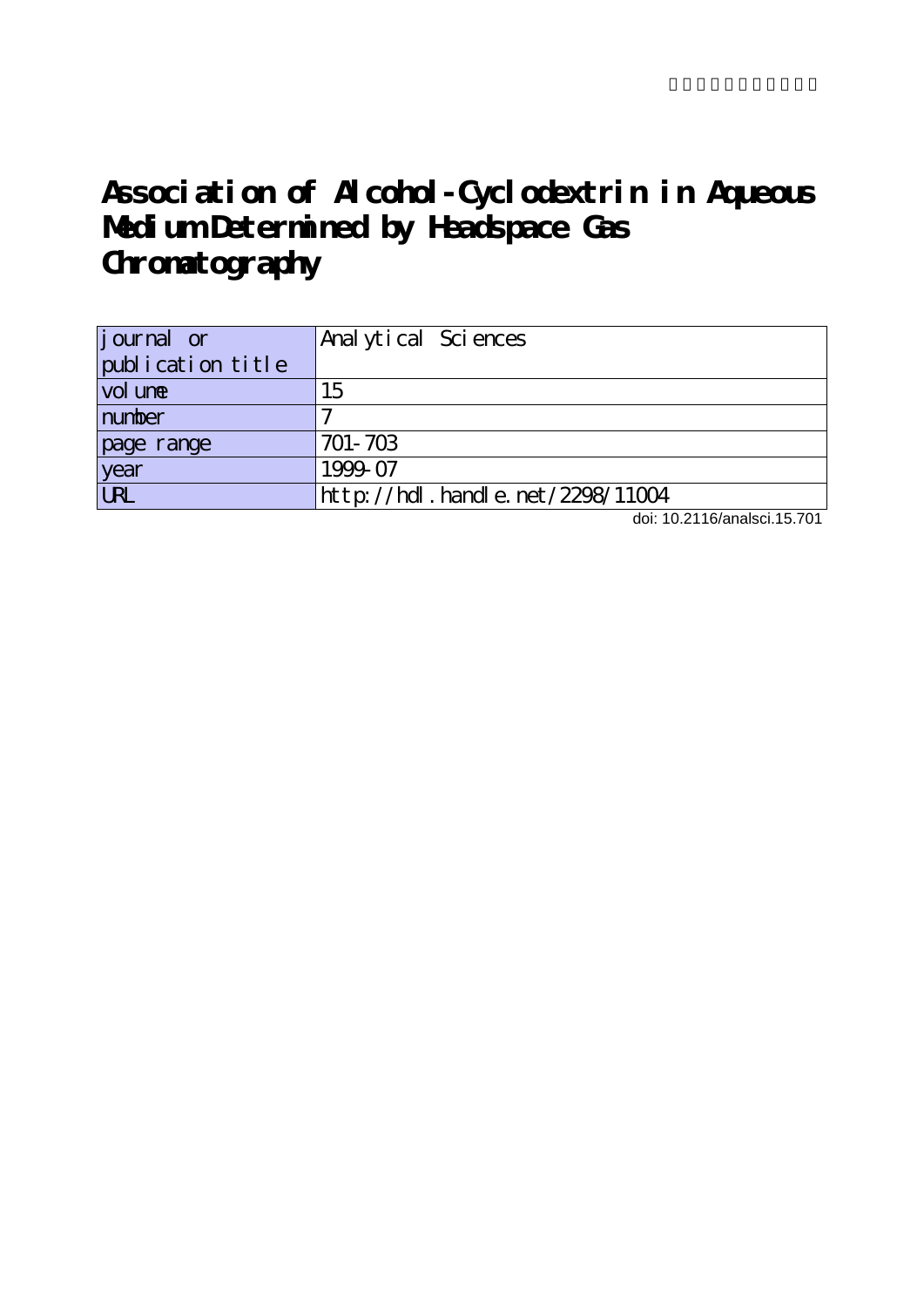**Notes** 

## Association of Alcohol-Cyclodextrin in Aqueous Medium Determined by Headspace Gas Chromatography

Ji-Shi Wu, Jin-Zi ZHENG, Kei TODA and Isao SANEMASA<sup>†</sup>

Department of Environmental Science, Faculty of Science,Kumamoto University, Kurokami, Kumamoto 860-8555, Japan

Keywords Cyclodextrin, alcohol, association, inclusion complex, headspace GC

It is well-known that cyclodextrins (CyD's) form inclusion complexes with alcohols (guests) in an aque ous medium. Such complex formations have been studied by various techniques, which involve NMR1, calorimetric<sup>2-7</sup>, spectrophotometric<sup>7-9</sup>, and ultrasonic relaxation<sup>10</sup> methods. These studies, however, were exclusively concerned with  $\alpha$ - and  $\beta$ -CyD's. To our knowledge, no data have been reported for  $\gamma$ -CyD. *n*-Alcohols associate with  $\alpha$ -CyD more strongly than with  $\beta$ -CyD. These guests are closely fitted to the relatively small  $\alpha$ -CyD cavity, whereas they are too small in size to be in close contact with the relatively large cavity of  $\beta$ -CyD.<sup>8</sup> Then, it is expected that *n*-alcohols should associate with  $\gamma$ -CyD more weakly than with  $\beta$ -CyD, because the cavity size of  $\gamma$ -CyD is still larger than  $\beta$ -CyD.

Despite weak association of *n*-alcohols with  $\gamma$ -CyD, these guests play an important role in complexations of  $\gamma$ -CyD with a certain guest of relatively large molecular size, such as pyrene.<sup>11</sup> Accurate knowledge of alcohol-CyD association is also needed in the reversedphase LC, where CyD's have been used as modifier to improve separation by their molecular recognizing ability.12

Headspace GC is a useful technique to study partition of volatile solutes between gaseous and aqueous phases. This technique is of two types: one is "static headspace", in which the vapor phase is directly inject ed into a GC column and the other is "enriched head space", which requires trapping of volatile components onto an adsorbent prior to GC injection. The aim of the present work is to demonstrate that static headspace GC is simple and suitable for determining association con stants of alcohol-CyD in aqueous medium. This report is the first to present the association constants of alco hols with  $\gamma$ -CyD.

#### Experimental

 $n$ -Alcohols (C<sub>4</sub> to C<sub>9</sub>) and 2-pentanol (Wako Pure Chemical Co.) of the highest commercially available purity were used without further purification.  $\alpha$ -,  $\beta$ -, and  $\gamma$ -CyD's of guaranteed grade (Nacalai Tesque Co.), dried over phosphorus pentaoxide under vacuum, were used as received. Deionized distilled water was used throughout the experiments.

A known initial concentration of alcohol solution of 20 ml was prepared in a bottle of 27-ml capacity in the absence and presence of CyD of various concentra tions. The bottle was sealed with a silicone rubber septum cap with PTFE liner facing toward the bottle head space. At least three bottles were used for a single sample solution. The bottles were immersed in a 25.0±0.1°C water bath for one day with occasional gen tle swirling. After equilibration, vapor samples (200  $\mu$ l) were withdrawn from the headspace of the sealed bottles with a gas-tight syringe (Shimadzu HSS-2B) and directly injected into a Shimadzu GC-14A gas chromatograph. The GC conditions were as follows:  $3.2$  mm $\times$ 2.1 m column packed with SE-30 (60 - 80 mesh), a FID detector, and a operating temperature of  $120 - 160^{\circ}$ C.

#### Results and Discussion

Calibration curves were prepared in the absence of CyD using alcohol solutions of five different concentra tions in the range of the following highest alcohol con centration  $(10^{-3} M)$  to its one tenth or one twentieth (in the case of 1-nonanol, C<sub>9</sub>): C<sub>4</sub>(9.96), C<sub>5</sub>(5.08), 2-pentanol(4.97),  $C_6(5.93)$ ,  $C_7(4.22)$ ,  $C_8(2.04)$ , and  $C_9(0.809)$ . A good linear relationship was observed for each alcohol between the chromatogram peak area, which corre sponds to the alcohol vapor pressure in the headspace, and the total alcohol concentration. This indicates, as previous workers pointed out<sup>13,14</sup>, that Henry's law holds for aqueous alcohol solutions. That is,

<sup>&</sup>lt;sup>+</sup> To whom correspondence should be addressed.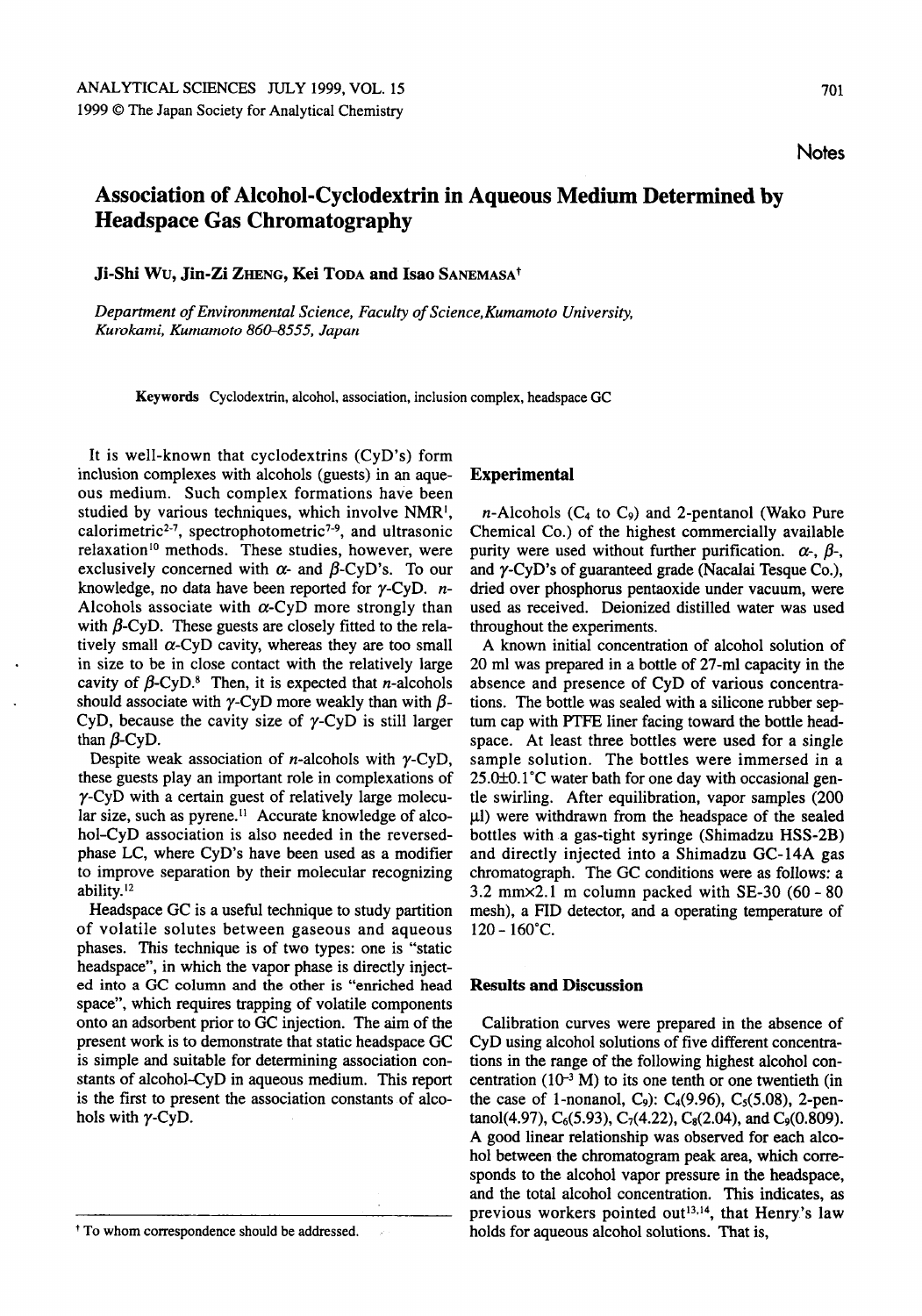$$
P=K_{H}X, \qquad (1)
$$

where  $K_H$  is the Henry's law constant in Pa. As a matter of convenience for the present purpose, we use the peak area  $(A)$  for the alcohol vapor pressure  $(P)$  and the molar concentration of alcohol ([Ale]) in the aqueous phase for the mole fraction concentration  $(X)$ . Then, Eq. (1) becomes

$$
A = K'_{\text{H}}[\text{Alc}],\tag{2}
$$

where  $K_H'$  is the apparent Henry's law constant.

Assuming 1:1 (alcohol:CyD) association, the total (initial) alcohol concentration ( $[Alc]_0$ ) in a CyD solution and the total CyD concentration  $([CyD]_0)$  are expressed as follows:

$$
[Alc]_0=[Alc]+[CyD·Alc]
$$
 (3)

and

$$
[CyD]_0=[CyD]+[CyD·Alc], \qquad (4)
$$

where [CyD-Alc] is the concentration of the associated complex. Then, an association constant  $(K)$  is derived using an equilibrium concentration of each species as follows:

$$
K=[CyD·Alc]/[CyD][Alc]
$$
  
=([Alc]<sub>0</sub>–[Alc]/[CyD][Alc], (5)

where  $[CyD]$  is equal to  $\{[CyD]_{0}-([Alc]_{0}-[Alc])\}.$ Combining Eq. (5) with Eq. (2) yields

$$
A_0/A=1+K[\text{CyD}],\tag{6}
$$

where  $A_0$  is the peak area at  $[Alc]_0$ . Equation (6) indicates that  $A_0/A$  vs. [CyD] plots give a straight line, the slope of which corresponds to  $K$ . Here,  $[CyD]$  can be estimated by Eq. (7):

$$
[CyD]=[CyD]_{0}-(A_{0}-A)/K'_{H}, \qquad (7)
$$

where  $K_H'$  is the slope of the calibration curve.

Some examples of experimental results are given in Table 1. For all of the alcohol-CyD combinations studied in this work, good linear relationships were observed between  $A_0/A$  and [CyD]. The least-squares method was applied to determine K. The results are summarized in Table 2, where the related data reported in the literature are also listed. The present  $K$  values for  $\alpha$ - and  $\beta$ -CyD's are in accordance with the literature data, though the data themselves exhibit some scat ter. Reasonable agreements are observed between our results and those<sup>8,9</sup> determined spectrophotometrically.

It is noteworthy that for the corresponding alcohols, the association constants of  $\gamma$ -CyD are about one order of magnitude smaller than those of  $\beta$ -CyD; the K values of  $\beta$ -CyD are two to seven times smaller than those

Table 1 Some examples of experimental results

| $[CyD]_0/10^{-3} M$                                                   | $A_0/A$ | $[Alc]/10^{-3} M$ | [CyD]/10-3 M |  |  |  |  |
|-----------------------------------------------------------------------|---------|-------------------|--------------|--|--|--|--|
| 1-Butanol-α-CyD, [Alc] <sub>0</sub> =9.96×10 <sup>-3</sup> M          |         |                   |              |  |  |  |  |
| 6.00                                                                  | 1.316   | 7.57              | 3.61         |  |  |  |  |
| 12.0                                                                  | 1.660   | 6.00              | 8.04         |  |  |  |  |
| 18.0                                                                  | 2.102   | 4.74              | 12.8         |  |  |  |  |
| 24.0                                                                  | 2.532   | 3.94              | 18.0         |  |  |  |  |
| 30.0                                                                  | 2.974   | 3.35              | 23.4         |  |  |  |  |
| 36.0                                                                  | 3.338   | 2.99              | 29.0         |  |  |  |  |
| 1-Butanol- $\beta$ -CyD, [Alc] <sub>0</sub> =4.99×10 <sup>-3</sup> M  |         |                   |              |  |  |  |  |
| 1.50                                                                  | 1.010   | 4.94              | 1.45         |  |  |  |  |
| 3.50                                                                  | 1.026   | 4.87              | 3.38         |  |  |  |  |
| 5.50                                                                  | 1.050   | 4.75              | 5.26         |  |  |  |  |
| 7.50                                                                  | 1.076   | 4.64              | 7.15         |  |  |  |  |
| 9.50                                                                  | 1.121   | 4.50              | 9.01         |  |  |  |  |
| 1-Butanol- $\gamma$ -CyD, [Alc] <sub>0</sub> =5.07×10 <sup>-3</sup> M |         |                   |              |  |  |  |  |
| 20.0                                                                  | 1.042   | 4.86              | 19.8         |  |  |  |  |
| 35.0                                                                  | 1.063   | 4.77              | 34.7         |  |  |  |  |
| 50.0                                                                  | 1.080   | 4.70              | 49.6         |  |  |  |  |
| 65.0                                                                  | 1.106   | 4.59              | 64.5         |  |  |  |  |
| 80.0                                                                  | 1.144   | 4.43              | 79.4         |  |  |  |  |
| 95.0                                                                  | 1.193   | 4.25              | 94.2         |  |  |  |  |
| 1-Nonanol- $\alpha$ -CyD, [Alc] <sub>0</sub> =8.09×10 <sup>-4</sup> M |         |                   |              |  |  |  |  |
| 0.500                                                                 | 2.102   | 0.382             | 0.0730       |  |  |  |  |
| 1.00                                                                  | 5.545   | 0.141             | 0.332        |  |  |  |  |
| 1.50                                                                  | 11.21   | 0.0670            | 0.758        |  |  |  |  |
| 2.00                                                                  | 17.61   | 0.0410            | 1.23         |  |  |  |  |
| 1-Nonanol- $\gamma$ -CyD, [Alc] <sub>0</sub> =8.00×10 <sup>-4</sup> M |         |                   |              |  |  |  |  |
| 2.00                                                                  | 1.181   | 0.678             | 1.88         |  |  |  |  |
| 4.00                                                                  | 1.476   | 0.543             | 3.74         |  |  |  |  |
| 6.00                                                                  | 1.726   | 0.464             | 5.66         |  |  |  |  |
| 8.00                                                                  | 1.995   | 0.402             | 7.60         |  |  |  |  |
| 10.0                                                                  | 2.272   | 0.350             | 9.55         |  |  |  |  |

of  $\alpha$ -CyD. Such order of decreasing stability is compatible with the idea, proposed by Matsui and Mochida<sup>8</sup>, that the CyD cavity size is a dominant factor in complexation with  $n$ -alcohols.

The cross-section diameter of a straight-chain alcohol molecule (0.45 nm) is close to that of  $\alpha$ -CyD cavity (0.5 nm). The cavity diameter of  $\gamma$ -CyD (0.85 nm), which is still larger than that of  $\beta$ -CyD (0.69 nm), is too large to accept an  $n$ -alcohol molecule suitably. The association constant of  $n$ -alcohol with the three types of CyD increases with an increase in an alkyl chain length. This is probably due to an increase in contact area between the host molecule and the CyD inner wall. It is interesting to compare the  $K$  value of *n*-alcohol with that of  $n$ -alkane<sup>15</sup> of the same carbon number. The former is much larger than the latter for both  $\alpha$ - and  $\beta$ -CyD's, while the two  $K$  values are almost comparable for  $\gamma$ -CyD. This means that stabilization through hydrogen bonding between n-alcohol and CyD does not work for y-CyD.

As demonstrated by Tucker and Christian<sup>16</sup>, vapor pressure measurements are useful in estimating hostguest association, where volatile guests are concerned.